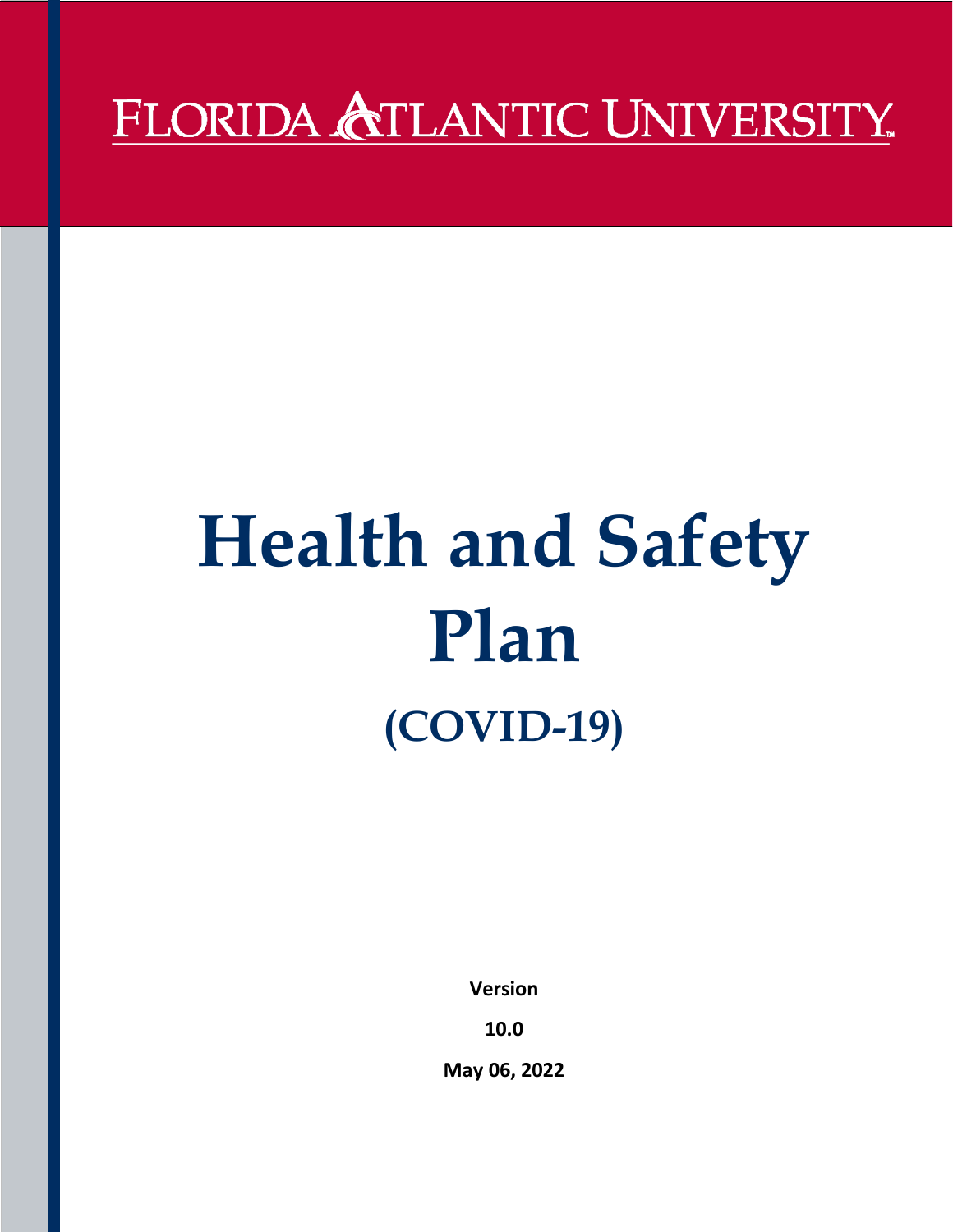Modifications and/or revisions to the Florida Atlantic University – Health and Safety Plan woundations and/ of Tevisities

| Change # | Date     | Section/          | Description                                       | Authorized by     |
|----------|----------|-------------------|---------------------------------------------------|-------------------|
|          |          | Page(s)           |                                                   |                   |
| 2.0      | 7/27/20  |                   | Section X.   Updated face coverings requirement   | <b>VP Volnick</b> |
|          | 7/27/20  |                   | Section IX Added requirements for water fountains | <b>VP Volnick</b> |
| 3.0      | 8/13/20  | Section X.        | Updated requirements for face coverings           | <b>VP Volnick</b> |
| 4.0      | 11/18/20 | All               | <b>Update for Spring</b>                          | <b>VP Volnick</b> |
| 5.0      | 5/7/2021 | All               | <b>Update for Summer</b>                          | <b>VP Volnick</b> |
| 6.0      | 7/13/21  | All               | <b>Update Cleaning Practices and remove all</b>   | <b>VP Volnick</b> |
|          |          |                   | remaining restrictions.                           |                   |
| 7.0      | 11/23/21 | <b>Section VI</b> | Update for face covering language                 | <b>VP Volnick</b> |
| 8.0      | 12/30/21 |                   | Section VI Update for face covering language      | <b>VP Volnick</b> |
| 9.0      | 02/25/22 |                   | Section V   Update for vaccination language       | <b>VP Volnick</b> |
|          |          |                   | Section VI Update for face covering language      |                   |
| 10.0     | 5/6/22   | A11               | Transition to normal operations                   | W. Ash Graves     |
|          |          |                   |                                                   |                   |
|          |          |                   |                                                   |                   |
|          |          |                   |                                                   |                   |
|          |          |                   |                                                   |                   |
|          |          |                   |                                                   |                   |
|          |          |                   |                                                   |                   |
|          |          |                   |                                                   |                   |
|          |          |                   |                                                   |                   |
|          |          |                   |                                                   |                   |
|          |          |                   |                                                   |                   |
|          |          |                   |                                                   |                   |
|          |          |                   |                                                   |                   |
|          |          |                   |                                                   |                   |
|          |          |                   |                                                   |                   |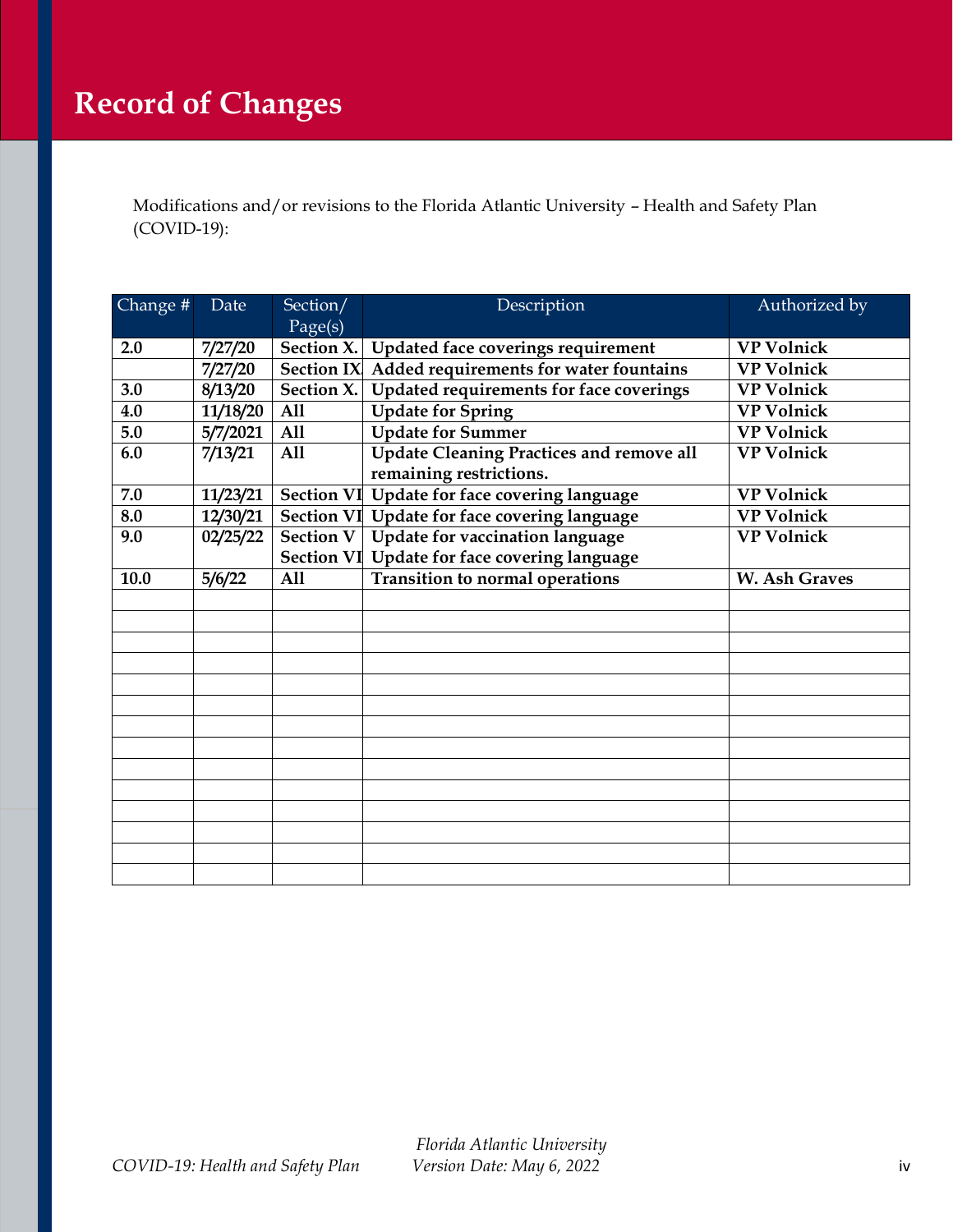## **Table of Contents**

| $\mathsf{L}$ |  |
|--------------|--|
| II.          |  |
| III.         |  |
|              |  |
|              |  |
|              |  |
|              |  |
| V.           |  |
|              |  |
|              |  |
|              |  |
|              |  |
|              |  |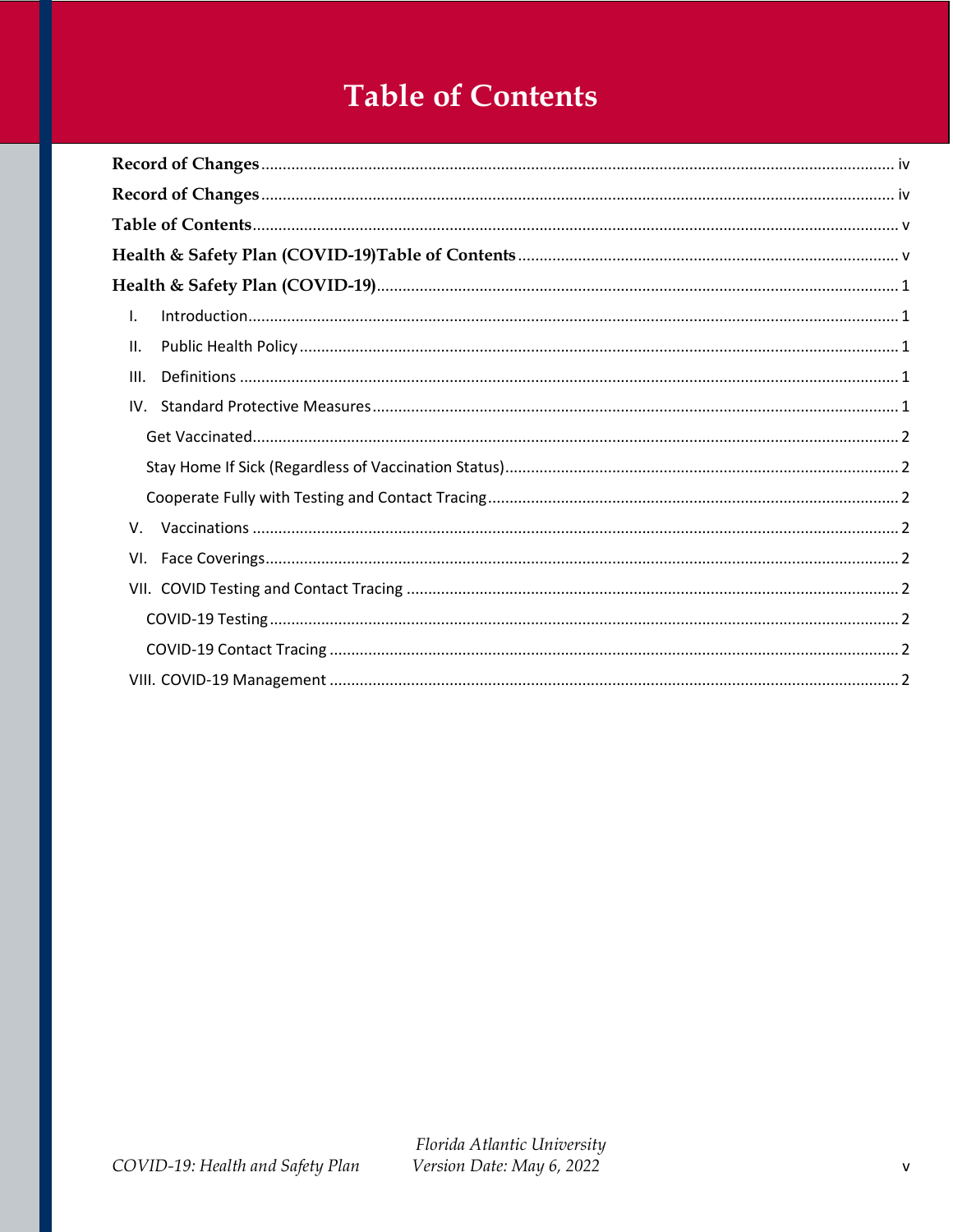### **Health & Safety Plan (COVID-19)**

#### <span id="page-3-0"></span>**I. Introduction**

The purpose of this document is to offer specific recommendations regarding mitigation measures employed at FAU to limit the spread of COVID-19 in our FAU community.

This plan is subject to change and will be updated and communicated based on the latest available information from health authorities and FAU administration.

#### <span id="page-3-1"></span>**II. Public Health Policy**

In accordance with University Policy 4.1.2. Environmental Health  $\&$  Safety, public health policy is established by the Public Health Office within the Office of Environmental Health & Safety (EHS). The management of public health for COVID-19 is based on the most current guidance from the CDC, FLDOH, and other regulatory authorities.

#### <span id="page-3-2"></span>**III. Definitions**

**Close Contact:** Being within approximately 6 feet of a COVID-19 case for a prolonged period of time (15 minutes or more). Note that the 15-minute period identified by the CDC is a cumulative time of all close interactions per day. Avoid all interactions inside the 6-foot range.

**Isolation -** Separates sick people with a contagious disease from people who are not sick for a period of time until they are medically cleared to return to the general population. Isolation is necessary for confirmed and presumptive cases of COVID-19.

**Public Activities**: For the purposes of this document, the term public activities include any activities on campus that take place around others or could potentially bring someone in contact with others.

**Quarantine:** Separates and restricts the movement of people who were exposed to a contagious disease to see if they become sick. Quarantine is necessary for those with close contact to COVID+ cases and other instances as advised by the CDC.

#### <span id="page-3-3"></span>**IV. Standard Protective Measures**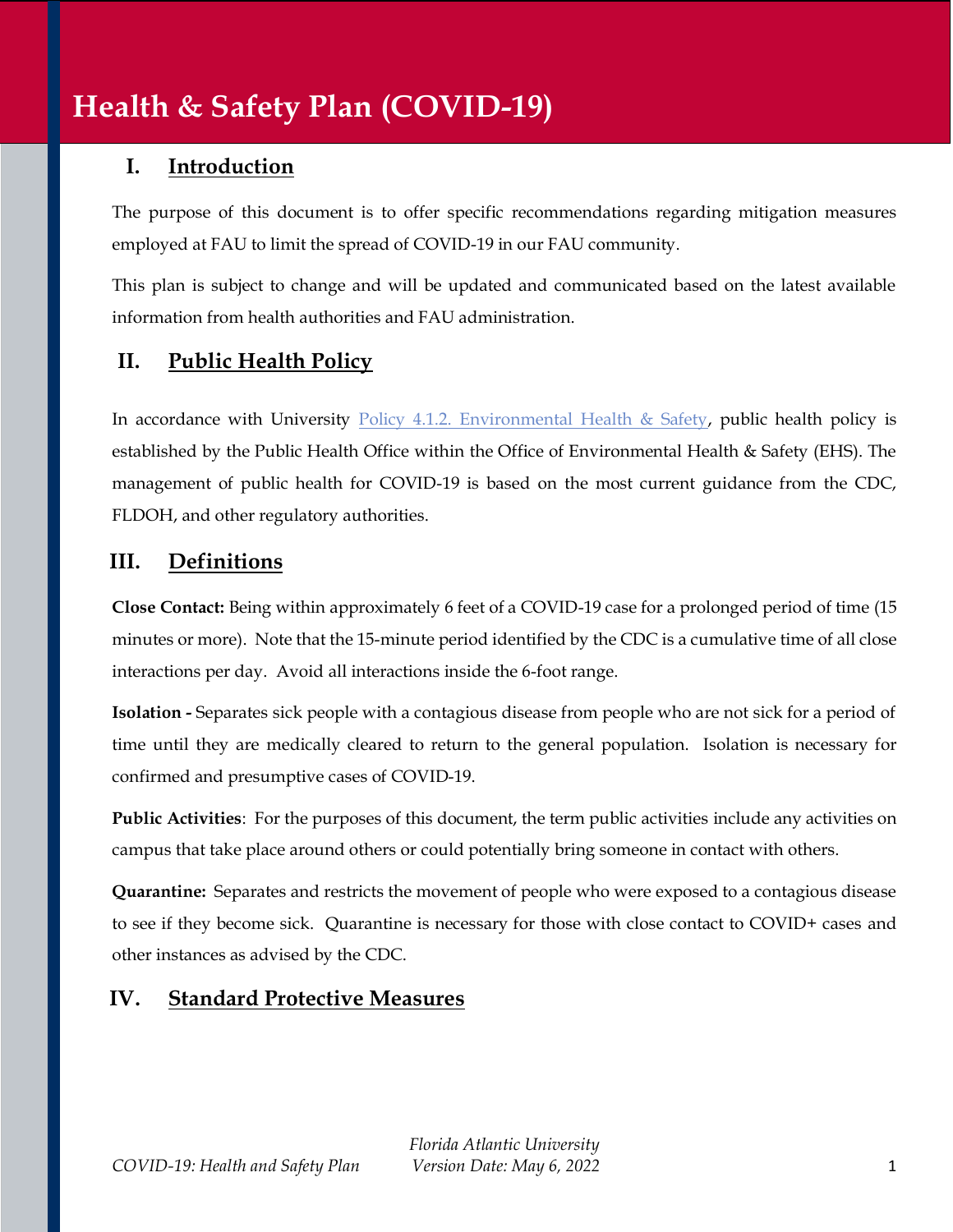#### <span id="page-4-0"></span>**Get Vaccinated**

FAU encourages all members of the community to obtain full vaccination if they have not already done so.

#### <span id="page-4-1"></span>**Stay Home If Sick (Regardless of Vaccination Status)**

- Do not go to work or school if you are sick
- Contact Student Health Services immediately and follow their instructions.

#### <span id="page-4-2"></span>**Cooperate Fully with Testing and Contact Tracing**

- Provide full information to the Department of Health when asked.
- Follow instructions when notified.

#### <span id="page-4-3"></span>**V. Vaccinations**

All members of the FAU community are strongly urged to become fully vaccinated, and keep vaccinations up-to-date based on CDC guidance, to reduce impacts to academic and work schedules.

For more information on vaccine availability in your area, go to the Florida Department of Health vaccine locator page [here.](https://floridahealthcovid19.gov/vaccines/vaccine-locator/)

#### <span id="page-4-4"></span>**VI. Face Coverings**

All members of the FAU community are encouraged to follow the latest CDC guidance regarding the use of face coverings.

#### <span id="page-4-5"></span>**VII. COVID Testing and Contact Tracing**

#### <span id="page-4-6"></span>**COVID-19 Testing**

COVID-19 testing is widely available in the communities surrounding FAU campuses. For more information on testing availability in your area, go to the Florida Department of Health testing locator website [here.](https://floridahealthcovid19.gov/testing-sites/)

#### <span id="page-4-7"></span>**COVID-19 Contact Tracing**

Contract tracing will be conducted by the Florida Department of Health for the resident county.

#### <span id="page-4-8"></span>**VIII. COVID-19 Management**

*Florida Atlantic University COVID-19: Health and Safety Plan Version Date: May 6, 2022* 2